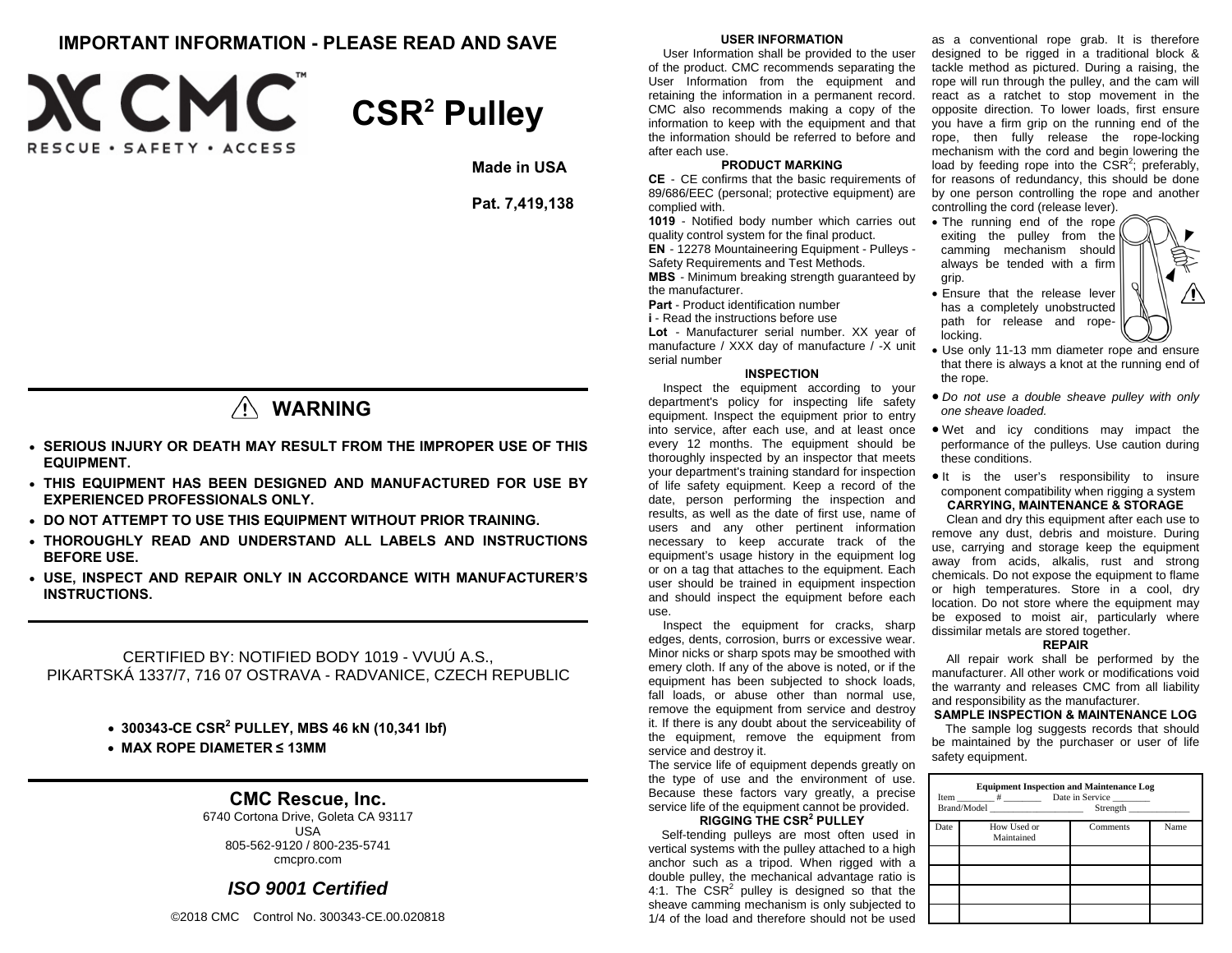### **WICHTIGE INFORMATIONEN – BITTE LESEN UND AUFBEWAHREN BENUTZERINFORMATIONEN**





**Hergestellt in de USA** 

**Pat. 7,419,138** 

# **WARNUNG**

- **UNSACHGEMÄSSE ANWENDUNG DIESES PRODUKTS KANN ZU SCHWEREN VERLETZUNGEN UND ZUM TOD FÜHREN.**
- **DIESE AUSRÜSTUNG WURDE AUSSCHLIESSLICH FÜR DIE VERWENDUNG DURCH ERFAHRENES FACHPERSONAL ENTWICKELT UND HERGESTELLT.**
- **VERWENDEN SIE DIESE AUSRÜSTUNG NICHT OHNE VORHERIGE EINWEISUNG.**
- **VOR DER VERWENDUNG MÜSSEN ALLE ANWEISUNGEN UND KENNZEICH-NUNGEN GELESEN UND VERSTANDEN WERDEN.**
- **NUTZUNG, ÜBERPRÜFUNG UND REPARATUR NUR IN ÜBEREINSTIMMUNG MIT DEN HERSTELLERANGABEN.**

ZERTIFIZIERT DURCH: BENANNTE STELLE 1019 – VVUÚ A.S., PIKARTSKÁ 1337/7, 716 07 OSTRAVA – RADVANICE, TSCHECHISCHE REPUBLIK

**300343-CE CSR2 PULLEY, MBS 46 kN**

**MAX. SEILDURCHMESSER ≤13 MM**

### CMC Rescue, Inc.

6740 Cortona Drive, Goleta, CA 93117 USA 805-562-9120 / 800-235-5741 **cmcpro.com** 

### *ISO 9001-Zertifizierung*

©2018 CMC Kontrollnummer 300343-CE.00.020818

Die Benutzerinformationen müssen dem Benutzer des Produkts ausgehändigt werden. CMC empfiehlt die getrennte Aufbewahrung der Benutzerinformationen von der Ausrüstung und eine Daueraufzeichnung der Informationen. CMC empfiehlt außerdem das Anfertigen einer Kopie der Benutzerinformationen, um diese mit der Ausrüstung mitzuführen und sie vor und nach der Verwendung zur Hand zu nehmen.

### **PRODUKTKENNZEICHNUNG**

**CE** – CE bestätigt, dass die grundlegenden Anforderngen der Richtlinie 89/686/EEC (für persönliche Schutzausrüstungen) erfüllt werden.

**1019** – Nummer der benannten Stelle, die für die Qualitätskontrolle des endgültigen Produkts verantwortlich ist.

EN - 12278 Bergsteigerausrüstung - Seilrollen - Sicher -heitstechnische Anforderungen und Prüfverfahren. **MBS** – Die vom Hersteller garantierte Mindestbruch-

festigkeit.

**Part** – Produktidentifikationsnummer

**i** – Vor der Verwendung Anweisungen lesen

**Lot** – Seriennummer des Herstellers. XX Herstellungsjahr / XXX Herstellungstag / -X Seriennummer der Ausrüstung

#### **ÜBERPRÜFUNG**

Überprüfen Sie die Anlage gemäß den Richtlinien des hiesigen Polizeireviers bezüglich von Lebensrettungsanlagen. Inspizieren Sie die Anlage vor der Inbetriebnahme, nach jeder Verwendung und mindestens einmal alle 12 Monate. Die Anlage sollte sorgfältig von einem Prüfer geprüft werden, der den Schulungsnormen für die Inspektion von Lebensrettungsanlagen Ihres Polizeireviers entspricht. Führen Sie Bericht über das Datum, die Person, die die Inspektion durchführt sowie das Ergebnis und das Datum der ersten Inbetriebnahme, den Namen des Benutzers und alle anderen einschlägigen Informationen, die erforderlich sind, um eine genaue Übersicht der Verwendung des Geräts im Anlagenprotokoll oder auf einem Etikett zu führen, das an der Anlage angebracht wird. Jeder Anwender sollte für die Inspektion der Anlage geschult sein und sie vor jeder Anwendung prüfen.

Überprüfen Sie die Ausrüstung auf Risse, scharfe Kanten, Vertiefungen, Korrosion, Grate oder übermäßigen Verschleiß. Kleine Fehler oder scharfe Stellen können mit Schleifleinen beseitigt werden. Der Schwen -kkopf und die Seilscheiben dürfen sich nicht "drehen", müssen aber frei beweglich sein. Der Entriegelungshebel muss innerhalb seines Bewegungsbereichs frei beweglich sein. Wird das oben genannte festgestellt oder die Ausrüstung wurde einer Stoßbelastung, Fallbelastung oder einem Missbrauch außer -halb der normalen Verwendung ausgesetzt, die Ausrüstung außer Betrieb nehmen und entsorgen. Falls irgendwelche Zweifel bezüglich der Gebrauchstauglichkeit der Ausrüstung bestehen, die Ausrüstung außer Betrieb nehmen und entsorgen.

Die Lebensdauer der verwendeten Ausrüstung für den Rettungseinsatz ist stark von der Nutzungsart und Nutzungsumgebung abhängig. Da diese Faktoren im Allgemeinen sehr variieren, ist eine genaue Angabe der Lebensdauer dieser Ausrüstung nicht möglich.

### **AUSRÜSTUNG DER CSR2-SEILROLLE**

Selbstspannende Seilrollen werden meistens in Vertikalsystemen eingesetzt, bei denen die Seilrolle an einem Hochanker befestigt ist wie z. B. ein Stativ. Bei der Ausrüstung mit einer Doppelseilrolle liegt das Kraftumwandlungsverhältnis bei 4:1. Die CSR<sup>2</sup> Seilrolle ist so

konzipiert, dass der Mechanismus der Rollenklemmung nur einem Viertel der Last ausgesetzt wird und daher nicht als Fallsicherung verwendet werden sollte. Daher ist die Seilrolle für den Einsatz als herkömmliche Flaschenzugmethode vorgesehen, wie abgebildet. Während eines Anhebens verläuft das Seil durch die Seilrolle und der Nocken reagiert hier als Sperrvorrichtung zur Verhinderung der Bewegung in die entgegengesetzte Richtung. Beim Absenken von Lasten stellen Sie zuerst sicher, dass Sie das ablaufende Ende fest im Griff haben, öffnen dann die Seilblockiervorrichtung mit der Leine und lassen die Last langsam ab, indem Sie das Seil langsam in die CSR<sup>2</sup> ablassen; aus Gründen der Redundanz sollte dieser Vorgang vorzugsweise mit 2 Personen durchgeführt werden, eine Person kontrolliert das Seil, die andere die Leine (Entriegelungshebel).

- Das von der Klemmvorrichtung aus über die Seilrolle austretende Seil muss immer fest gespannt sein.
- Stellen Sie sicher, dass der Entriegelungshebel komplett unversperrt ist, damit dieser geöffnet und das Seil blockiert werden kann.
- Verwenden Sie ein Seil mit 11-13 mm Durchmesser und stellen Sie sicher, dass sich am ablaufenden Ende ein Knoten im Seil befindet.
- *Verwenden Sie eine Doppelseilrolle niemals mit nur einer geladenen Rolle.*
- Durch Feuchtigkeit und Eis kann die Leistung der Seilrollen beeinträchtigt werden. Lassen Sie unter solchen Bedingungen besondere Vorsicht walten.
- Es liegt in der Verantwortung des Benutzers, bei einem Einsatz des Systems die Kompatibilität festzustellen.

#### **TRANSPORT, WARTUNG & LAGERUNG**

Ausrüstung nach jeder Verwendung reinigen und trocknen, um so Staub, Ablagerungen und Feuchtigkeit zu entfernen. Bei Verwendung, Transport und Lagerung die Ausrüstung von Säuren, Laugen, Rost und starken Chemikalien fernhalten. Diese Ausrüstung keinen offenen Flammen oder hohen Temperaturen aussetzen. Das Produkt An einem kühlen und trockenen Ort lagern. Die Ausrüstung nicht an einem feuchten Ort lagern, vor allem nicht dann, wenn dort verschiedene Metalle gelagert werden.

#### **REPARATUR**

Alle Reparaturarbeiten müssen vom Hersteller durchgeführt werden. Alle anderen Arbeiten oder Modifikationen führen zum Erlöschen der Garantie und entbinden CMC von jeglicher Haftung und Verantwortung als Hersteller.

### **SAMPLE INSPEKTION & WARTUNGSPROTOKOLL**

Das Beispielprotokoll schlägt Aufzeichnungen vor, die vom Käufer oder Benutzer der Sicherheitsausrüstung aufbewahrt werden sollten.

| Ausrüstungs-Inspektions-und Wartungsprotokoll<br>Artikel # Datum im Dienst<br>Markenmodell<br><b>Stärke</b> |                                   |             |      |  |  |  |
|-------------------------------------------------------------------------------------------------------------|-----------------------------------|-------------|------|--|--|--|
|                                                                                                             | Datum Wie verwendet oder Gewartet | Bemerkungen | Name |  |  |  |
|                                                                                                             |                                   |             |      |  |  |  |
|                                                                                                             |                                   |             |      |  |  |  |
|                                                                                                             |                                   |             |      |  |  |  |

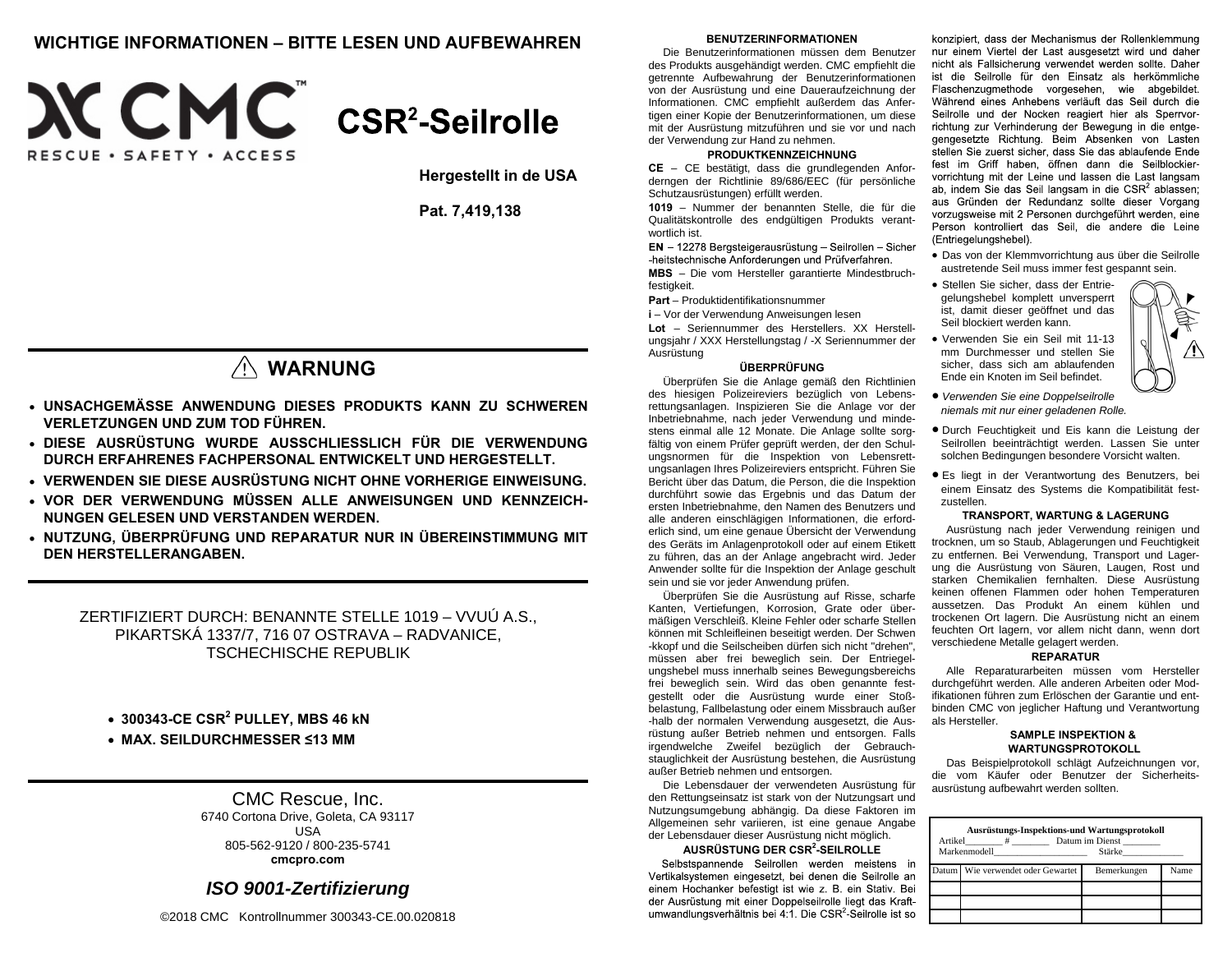### INFORMATYIONS IMPORTANTES – À CONSULTER ET À ENREGISTRER





**Fabriqué aux USA** 

**N° de brevet 7,419,138** 

## A MISE EN GARDE

- **UNE MAUVAISE UTILISATION DE CET ÉQUIPEMENT PEUT ENTRAÎNER DE GRAVES BLESSURES OU LA MORT**
- **CE MATÉRIEL A ÉTÉ CONÇU ET FABRIQUÉ POUR UNE UTILISATION RESERVEE AUX SEULS PROFESSIONNELS EXPERIMÉS.**
- **NE PAS TENTER D'UTILISER CET ÉQUIPEMENT SANS FORMATION PRÉALABLE.**
- **VEUILLEZ LIRE ATTENTIVEMENT ET COMPRENDRE L'ENSEMBLE DES ÉTIQUETTES ET INSTRUCTIONS AVANT UTILISATION.**
- **N'UTILISER, INSPECTER ET REPARER CE PRODUIT QUE CONFORMÉMENT AUX INSTRUCTIONS DU FABRICANT.**

CERTIFIÉ PAR : ORGANE NOTIFIÉ 1019 – VVUÚ A.S., PIKARTSKÁ 1337/7, 716 07 OSTRAVA – RADVANICE, RÉPUBLIQUE TCHÈQUE

**300343-CE POULIE CSR2, MBS 46 kN**

**DIAMÈTRE MAX DE CORDE ≤ 13mm** 

### CMC Rescue, Inc.

6740 Cortona Drive, Goleta, CA 93117 USA 805-562-9120 / 800-235-5741 **cmcpro.com** 

### *Certifié ISO 9001*

©2018 CMC n° de contrôle 300343-CE.00.020818

#### **INFORMATIONS UTILISATEUR**

Les informations utilisateur doivent être fournies à l'utilisateur du produit. CMC recommande de séparer les informations utilisateur de l'équipement, et de conserver ces dernières dans un dossier permanent. CMC recommande également de réaliser une copie des informations utilisateur, à conserver avec l'équipement. Il convient de consulter ces informations avant et après chaque utilisation.

### **MARQUAGE DU PRODUIT**

**CE** – Confirme que les exigences de base de 89/686 / CEE (équipement de protection personnel) sont respectées.

**1019** – Numéro de l'organisme notifié qui effectue un contrôle de qualité du produit final.

**EN** – Équipement d'alpinisme 12278 – Poulies – Exigences de sécurité et méthodes d'essai.

**MBS** – Force de rupture minimale garantie par le fabricant.

**Pièce** – Numéro d'identification du produit

**i** – Lisez les instructions avant utilisation Lot - Numéro de série du fabricant. XX année de fabrication / XXX jour de fabrication / -X numéro de série de l'unité

#### **INSPECTION**

Veuillez inspecter l'équipement dans le respect de la politique de votre service relative à l'inspection des équipements de sécurité avant sa mise en service, après chaque utilisation et au moins une fois tous les 12 mois. L'équipement doit faire l'objet d'un contrôle minutieux réalisé par un inspecteur qui répond aux exigences de votre service relatives à l'inspection des équipements de sécurité. Veuillez conserver les informations relatives à la date, la personne effectuant l'inspection et les résultats de cette dernière ainsi que la date de première utilisation, le nom des utilisateurs ainsi que toute autre information pertinente nécessaire au suivi de l'utilisation de l'équipement. Vous pouvez le faire dans le journal de l'équipement ou sur une étiquette attachée à ce dernier. Chaque utilisateur doit être formé à l'inspection de l'équipement et doit réaliser une inspection avant chaque utilisation.

Inspectez l'équipement afin de vérifier l'absence de fissures, bords tranchants, bosses, corrosion, bavures ou usure excessive. Les aspérités mineures peuvent être lissées à l'aide de toile émeri. Les réas et les pivotantes doivent pouvoir tourner librement. Le levier de dégagement doit se déplacer librement dans toute sa plage de mouvement. Si l'un des points cidessus est relevé, ou si l'équipement a été soumis à des charges de choc, retenu une chute ou de toute autre utilisation autre qu'une utilisation normale, le retirer du service et le détruire. En cas de doute quant à la capacité du matériel, retirer l'équipement du service et le détruire.

La durée de vie des équipements utilisés pour les opérations de secours dépend grandement de leur type d'utilisation et de l'environnement d'utilisation. Ces facteurs pouvant considérablement varier, une durée de vie précise de l'équipement ne peut être indiquée.

### **ATTACHE DE LA POULIE CSR<sup>2</sup>**

Les poulies autotendues sont les plus souvent utilisées dans les systèmes verticaux, la poulie connectée à un ancrage situé en hauteur, tel qu'un trépied. Lors d'un équipement avec une poulie double, le rapport d'avantage mécanique est de 4/1.

La poulie CSR<sup>2</sup> est conçue de telle sorte que la came de blocage ne supporte qu'1/4 de la charge, pour cette raison, cette came ne doit pas être utilisées comme un bloqueur traditionnel. L'ensemble est concu pour être utilisé uniquement comme un ensemble poulie/bloqueur comme représenté cidessous. Lors d'un levage, la corde coulissera dans un sens mais sera bloquée dans le sens opposé. Pour relâcher la charge, assurez vous de maintenir fermement le brin libre de la corde, puis actionnez a fond le levier de déverrouillage et commencez la descente en relâchant doucement la corde dans la poulie CSR<sup>2</sup>. De préférence, et pour des raisons de redondance, cette opération devrait être effectuée par une personne qui contrôle la corde tandis qu'une autre actionne le levier de déverrouillage au moyen de la cordelette.

- L'extrémité de la corde sortant de la poulie doit toujours être tendue et maintenue fermement.
- Assurezvous que la course du levier de verrouillage n'est pas entravée et qu'il permet le verrouillage et le relâchement des cordes.
- N'utilisez que des cordes de 11 à 13 mm de diamètre et assurezvous qu'un nœud est toujours présent à l'extrémité de la corde.
- *Ne pas utiliser de poulie double avec une seule poulie chargée.*
- Les conditions humides et glacées peuvent avoir une incidence sur la performance des poulies. Faites preuve de prudence avec ces conditions.
- Il incombe à l'utilisateur d'assurer la compatibilité des différentes pièces du gréage d'un système **TRANSPORT, ENTRETIEN ET STOCKAGE**

Nettoyez et séchez cet équipement après chaque utilisation pour éliminer toute poussières, débris et humidité. Pendant l'utilisation, le transport et le stockage de cet équipement, gardezle à l'écart des acides, des alcalis, de la rouille et des produits chimiques solides. N'exposez pas l'équipement aux flammes ou à des températures élevées. Stockez dans un endroit frais et sec. Ne pas stocker cet équipement dans des lieux où il pourrait être exposé à un air humide, en particulier lorsque des métaux dissemblables sont stockés ensemble.

### **RÉPARATION**

Tous les travaux de réparation doivent être effectués par le fabricant. Tout autre travail ou modification annule la garantie et libère CMC de toute responsabilité et responsabilité en tant que fabricant.

#### **EXEMPLE D'INSPECTION ET D'ENTRETIEN**

Le registre des échantillons suggère des enregistrements qui devraient être conservés par l'acheteur ou l'utilisateur de l'équipement de sécurité.

| Registre d'inspection et d'entretien de l'équipement |                                                |                 |        |  |  |  |
|------------------------------------------------------|------------------------------------------------|-----------------|--------|--|--|--|
| Article                                              | $\#$ and $\#$ and $\#$                         | Date de Service |        |  |  |  |
| Modèle de marque                                     |                                                | Force           |        |  |  |  |
|                                                      | Date Comment utilisé ou entretenu Commentaires |                 | Prénom |  |  |  |
|                                                      |                                                |                 |        |  |  |  |
|                                                      |                                                |                 |        |  |  |  |
|                                                      |                                                |                 |        |  |  |  |
|                                                      |                                                |                 |        |  |  |  |